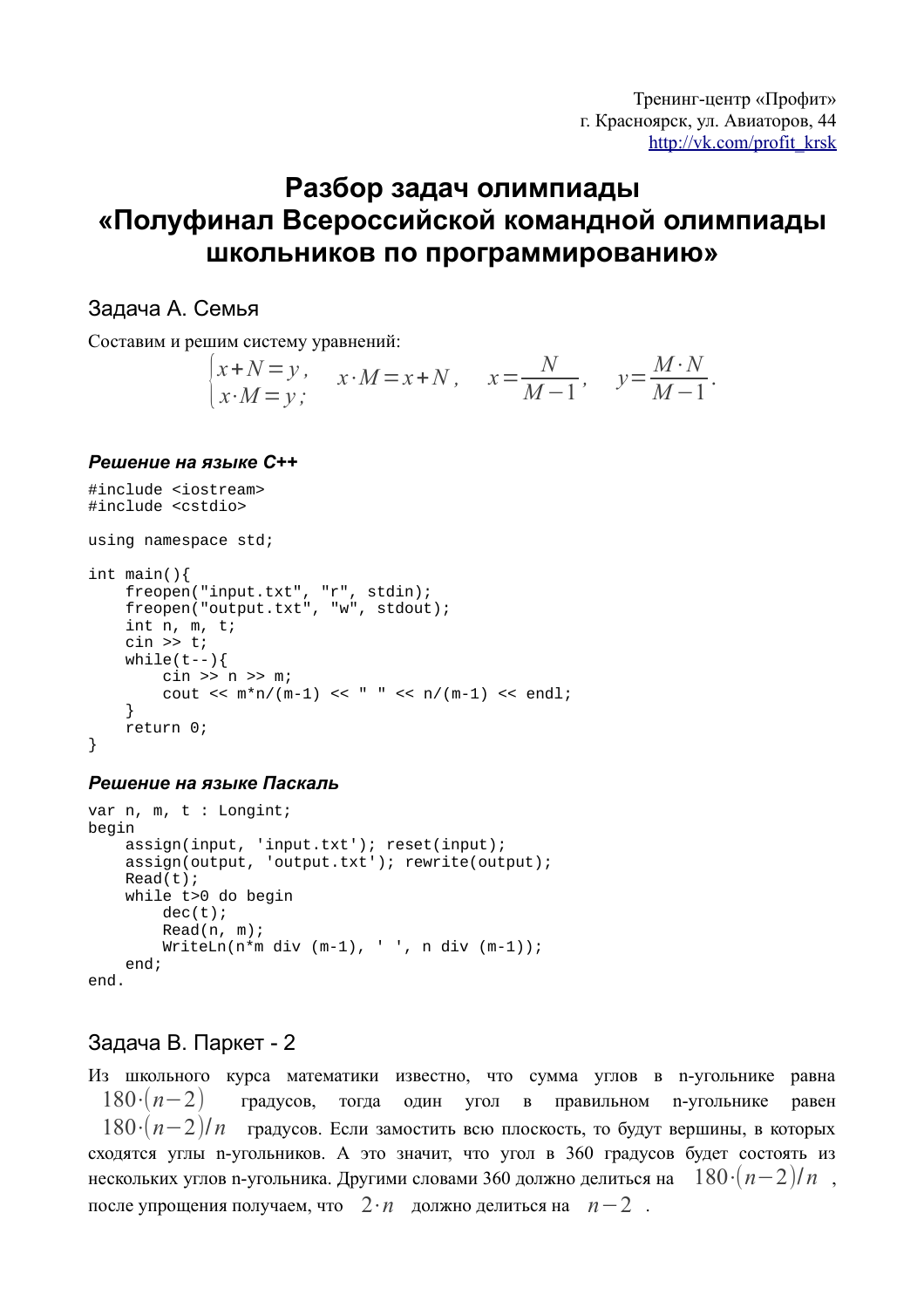Либо можно было заметить, что это выполняется лишь для  $n=3$ ,  $n=4$  и  $n=6$ .

#### Решение на языке С++

```
#include <iostream>
#include <stdio.h>
using namespace std;
int main()freopen("input.txt","r",stdin);
    freopen("output.txt","w",stdout);
    int t, n;
    \sin \gg twhile (t--) {
        cin \gg niif(2*n%(n-2) == 0) cout << "YES\n";
        else cout << "NO\n";
    \}return 0;
\}
```
## Решение на языке Паскаль

```
var n, t : Longint;
begin
       \begin{tabular}{ll} \texttt{assign}(\texttt{input}, \texttt{input.txt}'); \texttt{reset}(\texttt{input}); \\ \texttt{assign}(\texttt{output}, \texttt{output.txt}'); \texttt{rewrite}(\texttt{output}); \end{tabular}Read(t);while t>0 do begin
               dec(t);Read(n);if 2*n \mod (n-2) = 0 then WriteLn('YES')else WriteLn('NO');
       end:end.
```
## Задача С. Обмен

В условии задачи описана известная комбинаторная формула - количество беспорядков. Это можно посчитать различными формулами, мы приведём решение с помощью формулы:

$$
ln = !(n-1) \cdot n + (-1)^n
$$

Не забываем использовать 64-битные типы данных в операциях умножения, чтобы избежать переполнения типов.

```
#include <iostream>
#include <cstdio>
using namespace std;
int main()freopen("input.txt","r",stdin);
    freopen("output.txt","w",stdout);
    int t;
    \sin \gg t;
    while(t--){
        long long n, r=1;
        cin \gg ni
```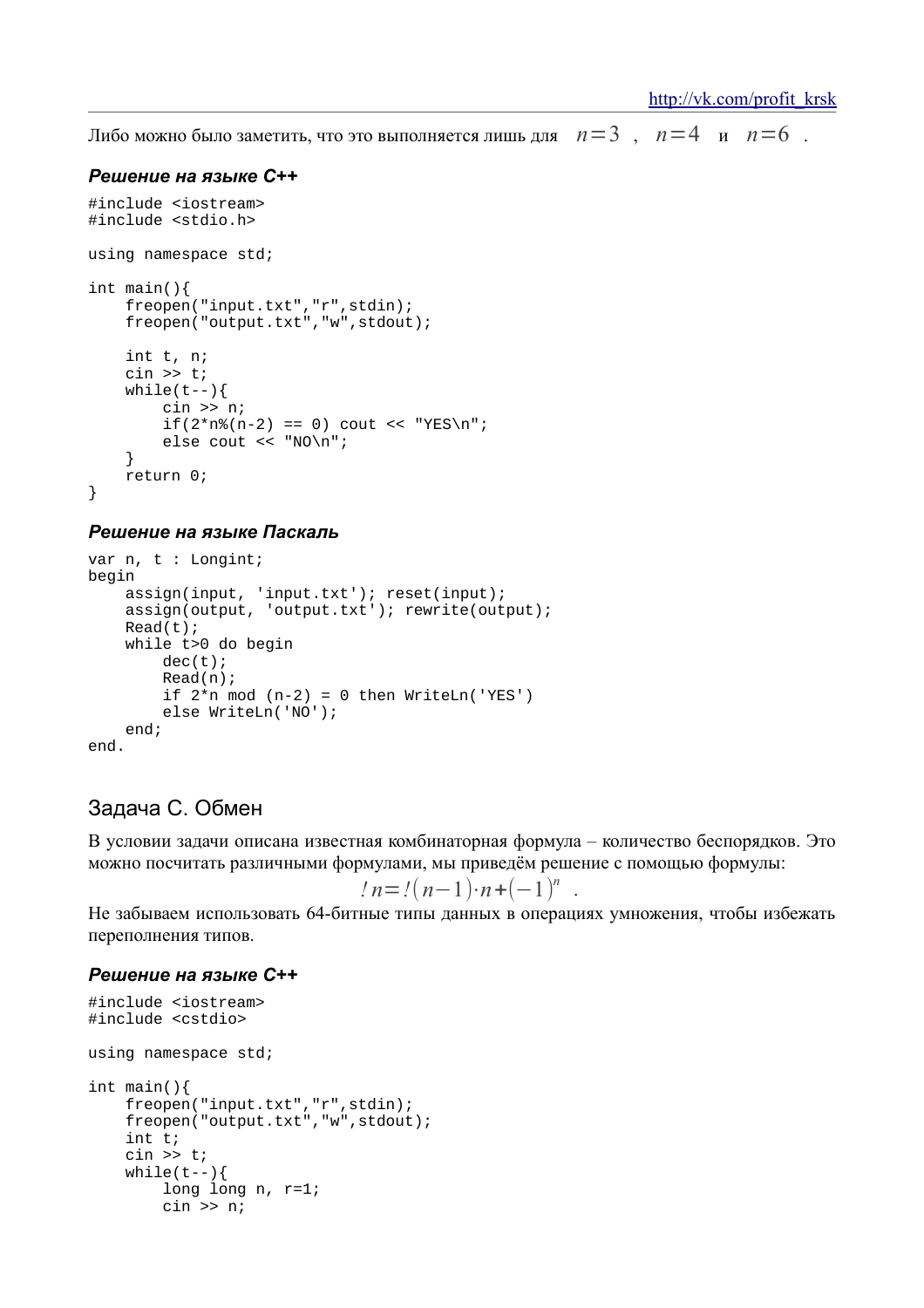```
for(int i=3; i<=n; +i)r = (r * i + 1 - 2 * (i \& 1)) % 1000000009;
          \text{cut} << \text{r} << \text{endl};
     \}return 0;
\}
```

```
yar
     t, n, r : Int64;
     i : Longint;
begin
    assign(input, 'input.txt'); reset(input);<br>assign(output, 'output.txt'); rewrite(output);
     Read(t);while t>0 do begin
          dec(t);Read(n);r := 1;for i := 3 to n do
               r := (r * i + 1 - 2 * (i and 1)) \mod 1000000009WriteLn(r);end;
end.
```
## Задача D. Апельсины - 2

Для начала узнаем количество сухого вещества в апельсинах, оно останется неизменным. А вот количество воды в апельсинах будет меняться.

Количество сухого вешества  $x = n \cdot (100 - f)\%$ 

Тогда итоговую влажность можно вычислить по обратной формуле.

```
#include <iostream>
#include <cstdio>
#define eps (1e-9)
using namespace std;
int main()freopen("input.txt", "r", stdin);<br>freopen("output.txt", "w", stdout);
    int n, f, m, a, t;
    cin>>t;
    while (t--) {
         cin>>n>>f>>m;double x = (100 - f)/100.*n;for(int i=0; i < m; + + i) {
              cin>>a;
              n == a\}\text{counts}\text{x--} "<<int((n-x)/n*100+0.5+eps)<<endl;
     \}return 0;
\}
```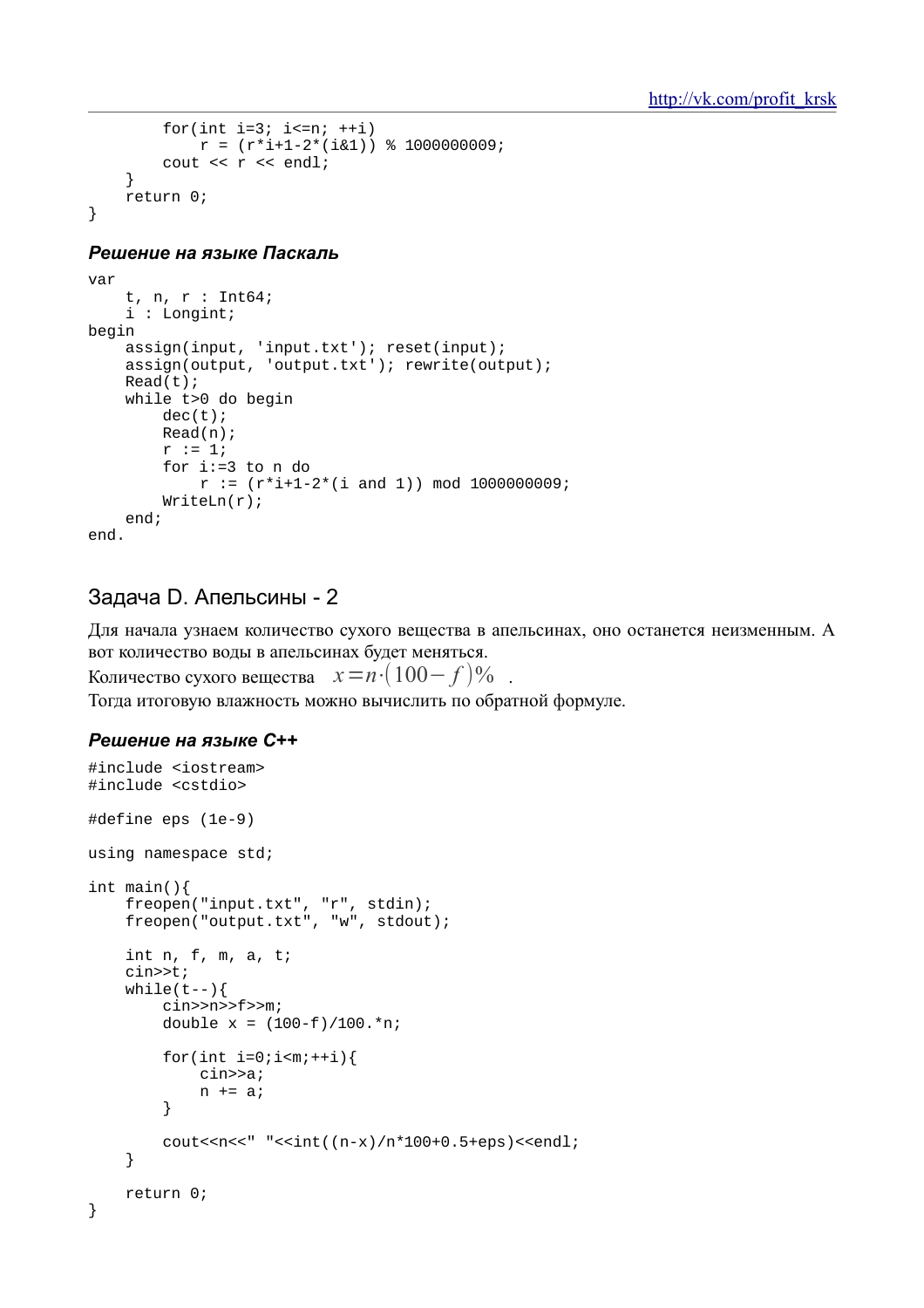```
uses math;
var
    t, n, f, m, a, i : Longint;
    x : Double;
begin
    assign(int, 'input.txt'); reset(input);<br>assign(output, 'output.txt'); rewrite(output);Read(t);while t>0 do begin
         dec(t);Read(n, f, m);x := (100.0 - f)/100*n;for i:=1 to m do begin
              Read(a);inc(n, a);
         end;
         WriteLn(n, ' ' , floor((n-x)/n*100+0.500000001));end;
end.
```
## Задача Е. Ученики

В этой задаче нет ничего сложного. Достаточно отсортировать известным алгоритмом данные. На языке C++ всё решение сводится к написанию компаратора для стандартной функции. На Паскале придётся реализовать алгоритм гномьей сортировки.

```
#include <iostream>
#include <cstdio>
#include <string>
#include <vector>
#include <algorithm>
using namespace std;
struct w{
    string f, i, d;
    int c;
    char bi
\} ;
bool cmp(w a, w b) {
   return a.c < b.c || (a.c == b.c && (a.b < b.b || (a.b == b.b && a.f < b.f)));
\}void solve(){
    int n;
    cinssn:
    vector<w> v;
    w + ifor(int i=0; i\le n; ++i) {
        cin>>t.f>>t.i>>t.c>>t.b>>t.d;
        v.push back(t);
    \}sort(v.\text{begin}(), v.\text{end}(), comp);
```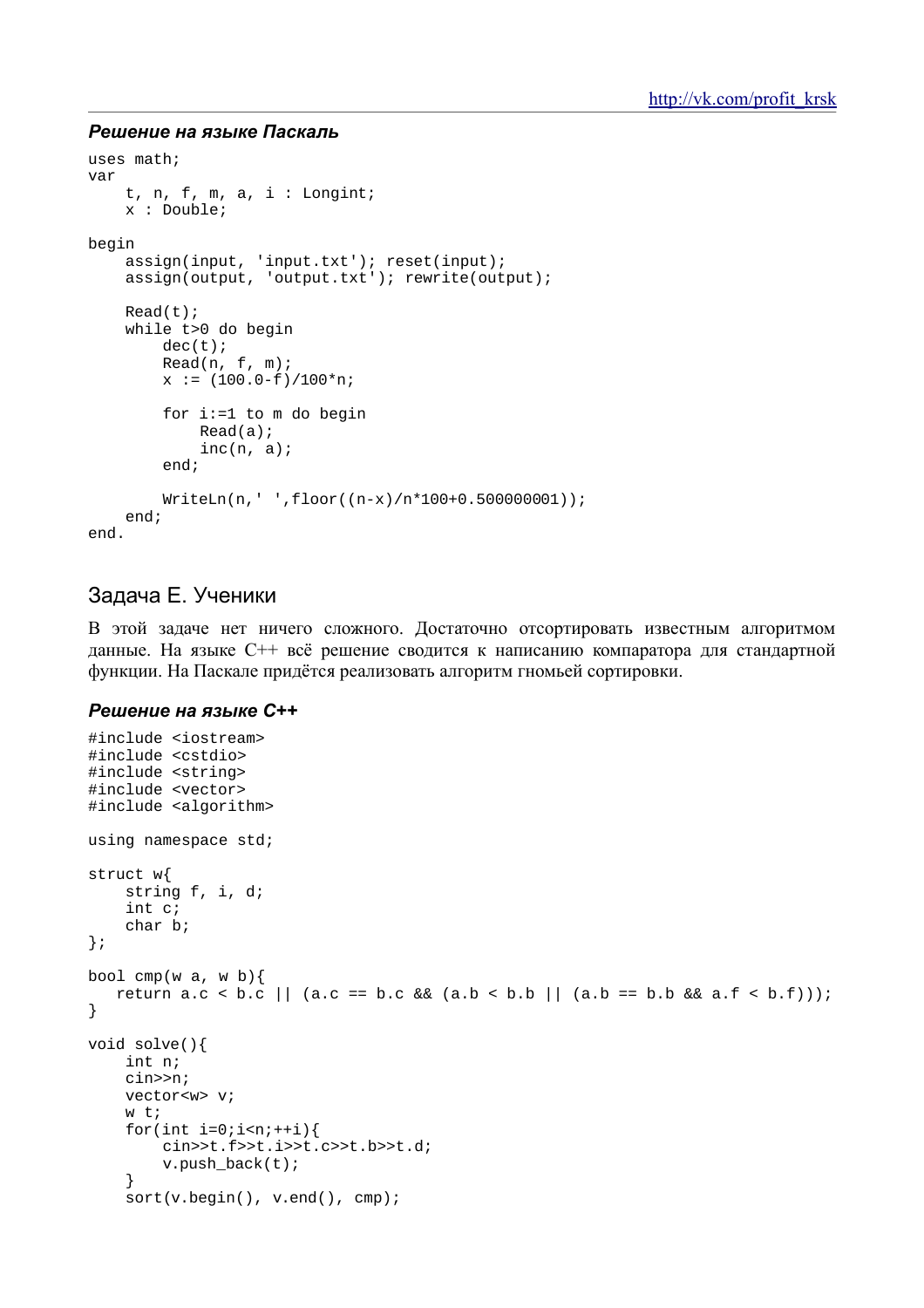```
for(int i=0; i\leq n; i+1)
           \text{cout} \ll \text{v[i].c} \ll \text{v[i].b} \ll \text{v[i].f} \ll \text{v[i].f} \ll \text{v[i].i} \ll \text{v[i].d} \ll \text{v[i].d}}
int main(){
      freopen("input.txt", "r", stdin);
      freopen("output.txt", "w", stdout);
      int t;
      cin>>t;
     for(int i=1; i \le i \le t; i+i) {
          cout<<"Case "<<i<<":\n";
            solve();
      }
      return 0;
}
```

```
var
     ii, num, n, i, t : Longint;
    f, e, d, c : array [1..100] of String;
     m : array [1..100] of Longint;
function cmp(a, b : Longint) : Boolean;
begin
    if length(c[a]) > length(c[b]) then cmp := true
    else if length(c[a]) < length(c[b]) then cmp := false
    else if c[a] > c[b] then cmp := true
     else if c[a] < c[b] then cmp := false
    else cmp := (f[a] > f[b]);
end;
begin
assign(input, 'input.txt'); reset(input);
 assign(output, 'output.txt'); rewrite(output);
     ReadLn(num);
     for ii:=1 to num do begin
        WriteLn('Case ',ii,':');
         ReadLn(n);
         for i:=1 to n do begin
             ReadLn(f[i]);
             ReadLn(e[i]);
             ReadLn(c[i]);
             ReadLn(d[i]);
            m[i] := i; end;
        i := 1; while i<n do
             if cmp(m[i], m[i+1]) then begin
                t := m[i];m[i] := m[i+1];m[i+1] := t;if i>1 then dec(i); end else inc(i);
         for i:=1 to n do
            WriteLn(c[m[i]], ' ', f[m[i]], ' ', e[m[i]], ' ', d[m[i]]);
```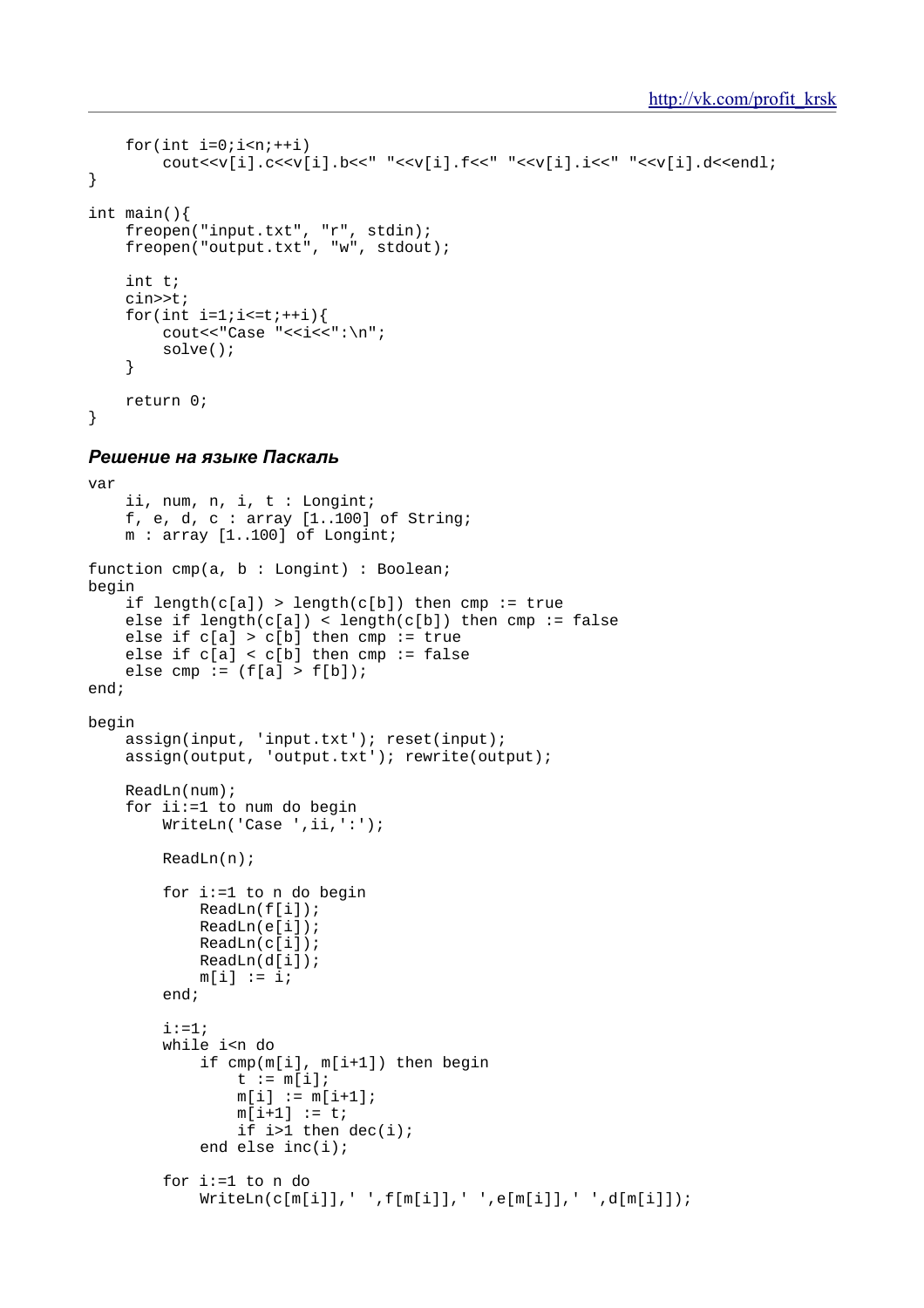end;  $end.$ 

## Задача Г. Функция - 3

При дорешивании дома, либо во время он-лайн соревнования можно построить график и понять, что всё просто. Но давайте рассмотрим как же можно было решать эту задачу на очном соревновании.

В первую очередь сделаем замену  $\sqrt{x} = a$ . Тогда получаем уравнение  $a^4 - a = C$ функция  $a^4$  растёт быстрее, чем  $a$ , поэтому функция  $a^4 - a$ Лля  $a>1$ будет возрастающей и будет принимать значения от 0 до бесконечности.

Осталось проанализировать отрезок  $[0,1]$ . Найдём экстремумы нашей функции. Для этого производную от неё приравняем к нулю и решим уравнение:

 $4a^3 - 1 = 0$   $a = \sqrt[3]{0.25}$  $a=0.629960525$ .  $x=0.396850263.$ 

Это будет точка минимума, обозначим её как  $x_m$ . Значит можно разделить отрезок  $|0, x_{m}|$  $|0,1|$ на две части  $|x_m, 1|$ , на каждой из которых функция будет  $\mathbf{M}$ монотонна. Теперь можно применить бинпоиск.

```
#include <iostream>
#include <cstdio>
#include <cmath>
#define eps (1e-9)
using namespace std;
double f(double x)return x*x-sqrt(x);
\}double bin_search(double 1, double r, double c){
    double m;
    int t=0;
    while(fabs(l-r)>eps &c t<200){
        ++t;
        m = (1+r) * .5;if(f(m)>c) \quad l=m;else r=m;
    J
    return r;
\}int main()freopen("input.txt", "r", stdin);<br>freopen("output.txt", "w", stdout);
    int t;
    cin>>t;
    while(t--) {
         double c;
        cin>>c;
        double xm = 0.396850263;if(c<eps && c>f(xm)+eps) printf("%.6lf ", bin_search(0., xm, c));
```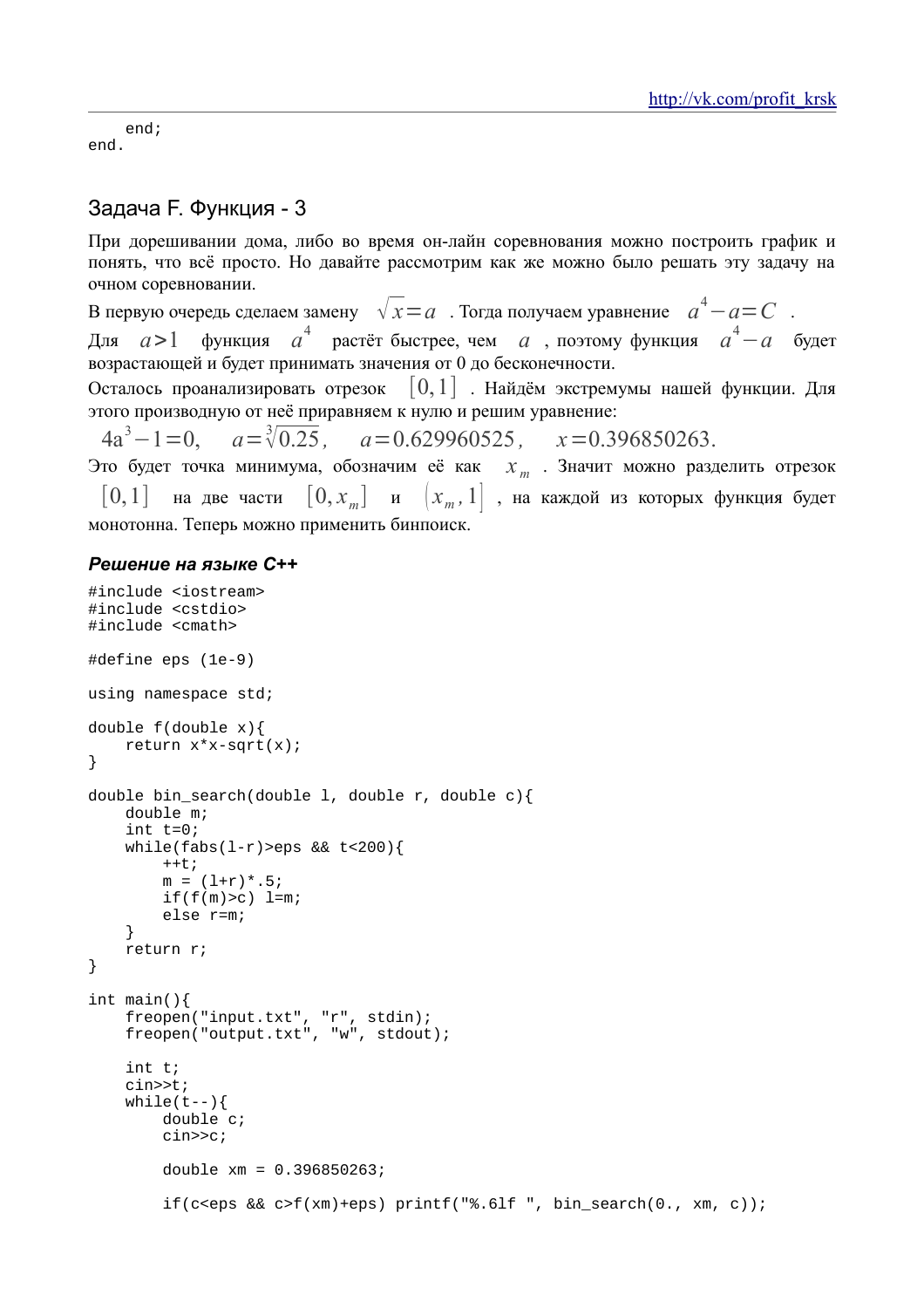```
if(c>f(xm)-eps) printf("*.61f", bin search(1e6, xm, c));if(c < f(xm) - eps) printf("No solution");
    printf("n");
\}return 0;
```
 $\}$ 

```
const eps : Double = 0.000000001function f(x : Double) : Doublebegin
   f := x * x - sqrt(x)end:function bin_search(1, r, c : Double) : Double;
var
   m: Double;t : Longint;begin
    t := 0;while (abs(1-r) >eps) and (t<200) do begin
       inc(t);m := (1+r) * 0.5;if f(m) > c then l := melse r := m;
    end;bin_search := riend;var
    c, xm : Double;
    t : Longint;begin
    assign(input, 'input.txt'); reset(input);
    assign(output, 'output.txt'); rewrite(output);
    Read(t);while t>0 do begin
       dec(t);Read(c);xm := 0.396850263;if (c<eps) and (c>f(xm)+eps) then Write(bin_search(0.0, xm, c):0:6,'');
        if c > f(xm)-eps then Write(bin_search(1e6, xm, c):0:6);
        if c<f(xm)-eps then Write('No solution');
        WriteLn;
    end:end.
```
## Задача G. Игра - 4

В данной задаче необходимо реализовать алгоритм поиска в ширину. Единственным отличием является поле, на котором разворачиваются действия - это соты. Поэтому ходить можно в шести направлениях. Причём в квадратном представлении эти направления отличаются для чётных и нечётных строк. Поэтому удобно создать два массива –  $dx$  и

 $dv$  – в которые и записать все возможные перемещения. Для того, чтобы поиск был линеен относительно размеров поля, необходимо использовать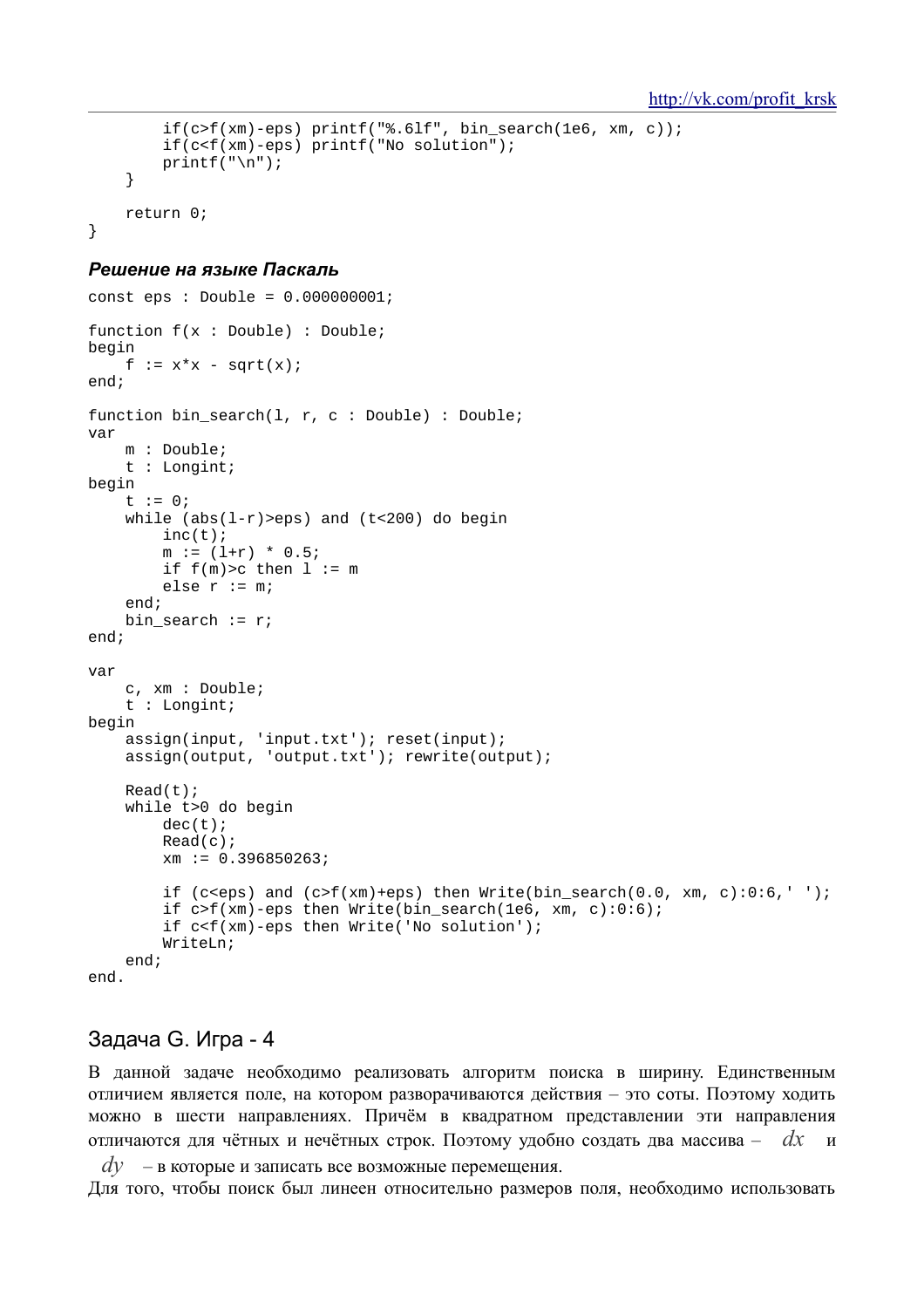очередь, в которую складываются координаты всех достигнутых клеток.

#### *Решение на языке С++*

```
#include <iostream>
#include <cstdio>
#include <queue>
using namespace std;
void solve(){
     int n, m, y, x;
    \sin \gg n \gg m \gg y \gg x; int mm[1009][1009];
     char s[1009];
    for(int i=0;i=n+1){
         cin>>s;
        for(int j=0;j=m;j+1)
            mm[i][j] = s[j] - '0' - 1; }
    queue<pair<int,int> > q;
    q.push(make\_pair(y-1, x-1));int dx[2][6] = \{(-1, 0, -1, 1, -1, 0), (0, 1, -1, 1, 0, 1]\};int dy[2][6] = \{(-1, -1, 0, 0, 1, 1\}, \{-1, -1, 0, 0, 1, 1\}\};
    while(:q.empty()){
        y = q.front().first;
        x = q. front(). second;
        if(!x || !y || x==m-1 || y==n-1){
            cout \lt\lt \text{mm}[y][x]+1; return ;
         }
         q.pop();
        for(int i=0;i<6;+i)
             if(!mm[y+dy[y&1][i]][x+dx[y&1][i]]){
                mm[y+dy[y&1][i]][x+dx[y&1][i]] = mm[y][x]+1;q.push(make_pair(y+dy[y&1][i], x+dx[y&1][i]));<br>}
 }
 }
     cout << "No solution";
}
int main(){
 freopen("input.txt", "r", stdin);
 freopen("output.txt", "w", stdout);
     int t;
     cin>>t;
    while(t--) {
         solve();
         cout<<endl;
     }
     return 0;
}
```

```
const
dx : array [0..1,0..5] of Longint=((0, 1, -1, 1, 0, 1), (-1, 0, -1, 1, -1, 0));
dy : array [0..1,0..5] of Longint=((-1, -1, 0, 0, 1, 1), (-1, -1, 0, 0, 1, 1));
```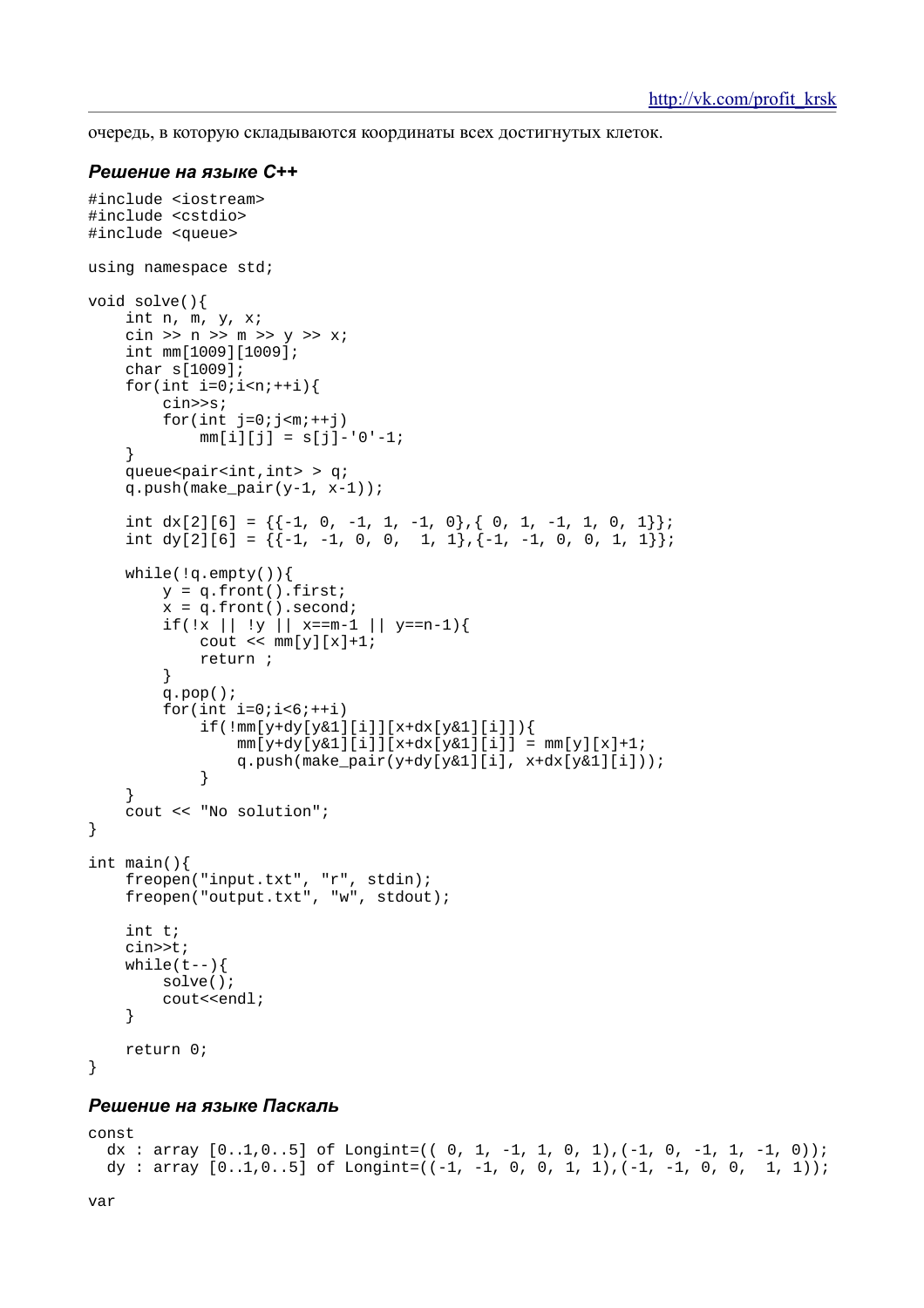```
n, m, i, j, y, x, lq : Longint;
    mm: array [1..1000,1..1000] of Longint;
    qx, qy: array [1..1000000] of Longint;
    s : AnsiString;
procedure solve;
begin
    ReadLn(n, m);ReadLn(y, x);for i:=1 to n do begin
        ReadLn(s);for i:=1 to m do
            mm[i,j] := ord(s[j]) - 49;endqx[1] := x;qy[1] := y;
    1q := 1;j := 1;while j <= lq do begin
        y := qy[j];x := qx[j];if (x=1) or (y=1) or (x=m) or (y=n) then begin
            Write(mm[y,x]+1);exist;end;
        for i := 0 to 5 do
            if mm[y+dy[y] and 1, i],x+dx[y] and 1, i]] = 0 then begin
                mm[y+dy[y] and 1, i], x+dx[y] and 1, i]] := mm[y, x] + 1;
                 inc(lq);qy[1q] := y+dy[y and 1, i];qx[1q] := x+dx[y and 1, i];end:inc(j);end;Write('No solution');
end;
var t : Longint;
begin
    assign(input, 'input.txt'); reset(input);
    \frac{1}{2} assign(output, 'output.txt'); rewrite(output);
    ReadLn(t);while t>0 do begin
        dec(t);solve;
        WriteLn;
    end;
end.
```
## Задача Н. Последовательность - 6

Заметим, что все получающиеся числа не будут превышать 9:3=729. По принципу Дирихле какое-нибудь число при большом количестве итераций должно повториться, а это приведёт к зацикливанию последовательности. В этом случае можно сразу получить ответ по формуле, которую несложно получить из рисунка:

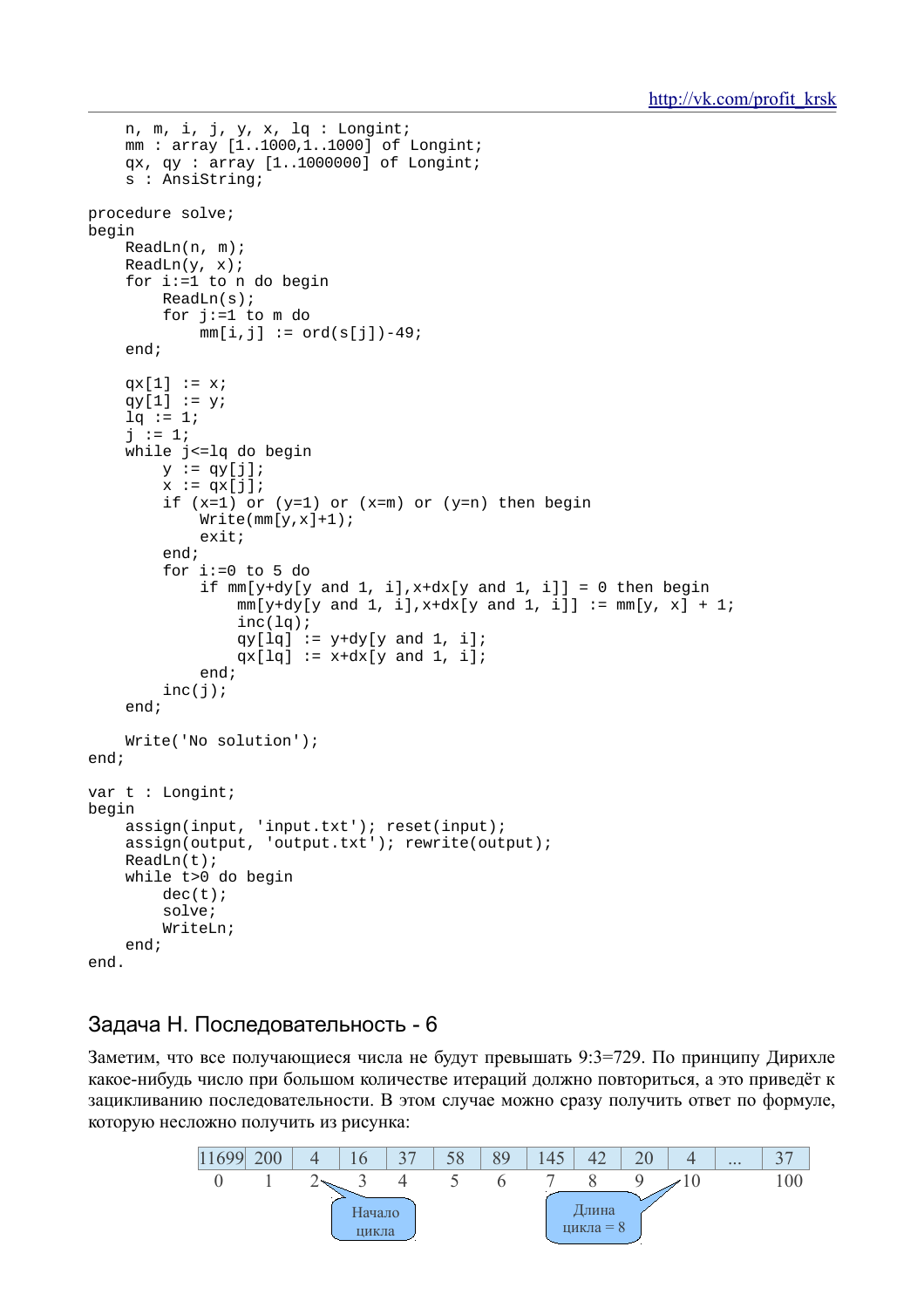### *Решение на языке С++*

```
#include <iostream>
#include <cstdio>
#include <vector>
using namespace std;
int f(int a){
     int s=0;
    while(a){
        s += (a\10)*(a\10);
        a / = 10;
     }
     return s;
}
void solve(){
    int a, n, i, j;
     cin >> a >> n;
     vector<int> v;
    v.push back(a);
    for(i=1; i <= n; + + i) {
        a = f(a);for(j=0; j< v.size(); ++j)if(v[j] == a)cout << v[j+(n-j) %(i-j)] << endl;
            return ;
 }
         v.push_back(a);
     }
     cout << v.back() << endl;
}
int main(){
     freopen("input.txt", "r", stdin);
     freopen("output.txt", "w", stdout);
     int t;
     cin >> t;
    while(t--) solve();
     return 0;
}
```

```
function f(a : Longint) : Longint;
var
     s : Longint;
begin
    s := 0; while a>0 do begin
        inc(s, sqr(a mod 10));
        a := a div 10i end;
    f := s;
end;
procedure solve;
var
     n, a, i, j : Longint;
```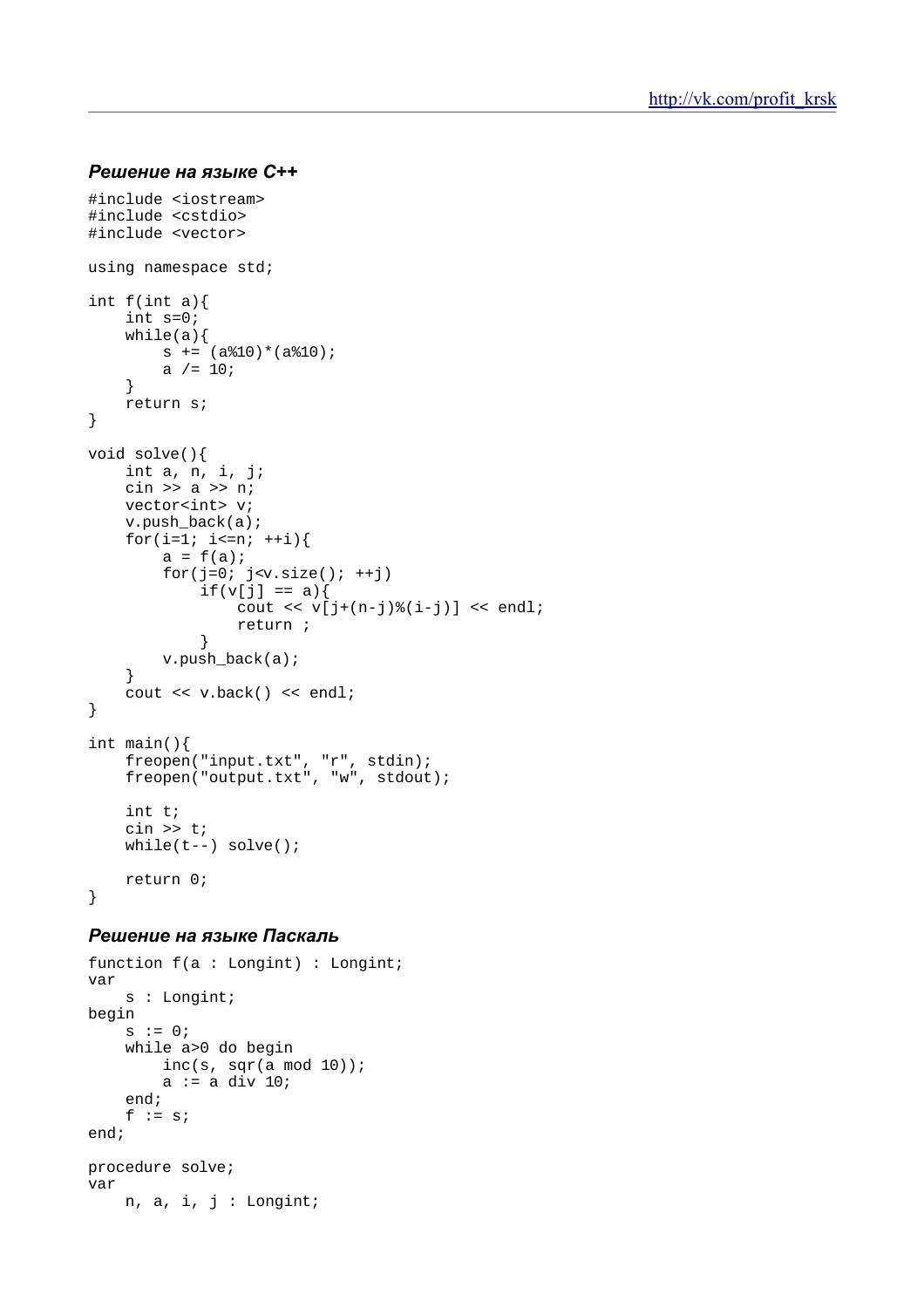```
v : array [0..1000] of Longint;
begin
     Read(a, n);v[0] := a;
      for i:=1 to n do begin
            a := f(a)for j := 0 to i-1 do
                  if v[j] = a then begin
                        Write(v[j+(n-j) mod (i-j)]);exit;
                  end;v[i] := aiend;Write(v[n]);
end;var t : Longint;
begin
     \begin{tabular}{ll} \texttt{assign}(\texttt{input}, \texttt{input.txt}'); \texttt{reset}(\texttt{input}); \\ \texttt{assign}(\texttt{output}, \texttt{output.txt}'); \texttt{rewrite}(\texttt{output}); \end{tabular}Read(t);while t>0 do begin
            dec(t);
            solve;
            WriteLn;
      end;
end.
```
## Задача I. Биты

Проверку того является к-ый бит единичкой или нет можно сделать с помощью битовой операции & (and). А именно выражением n &  $(1 \ll (k-1))$ .

Зная это, достаточно циклом проверить каждый из битов в ведённом числе. Не забываем использовать 64-битные типы данных.

```
#include <iostream>
#include <cstdio>
#include <cmath>
using namespace std;
int main()freopen("input.txt","r",stdin);
    freopen("output.txt","w",stdout);
    int t;
    \sin >> t;
    while(t--) {
         long long n, mn=(1LL<<62), mx=0;
         cin >> n;
         for(int i=0; i<63; +i)
              if(n&(1LL<<i))mn = min(mn, 1LL<<i);mx = max(mx, 1LL<<i);\mathcal{E}\text{cut} \ll \text{mn} \ll " \ll \text{mx} \ll \text{endl};
    \mathcal{E}return 0;
\}
```